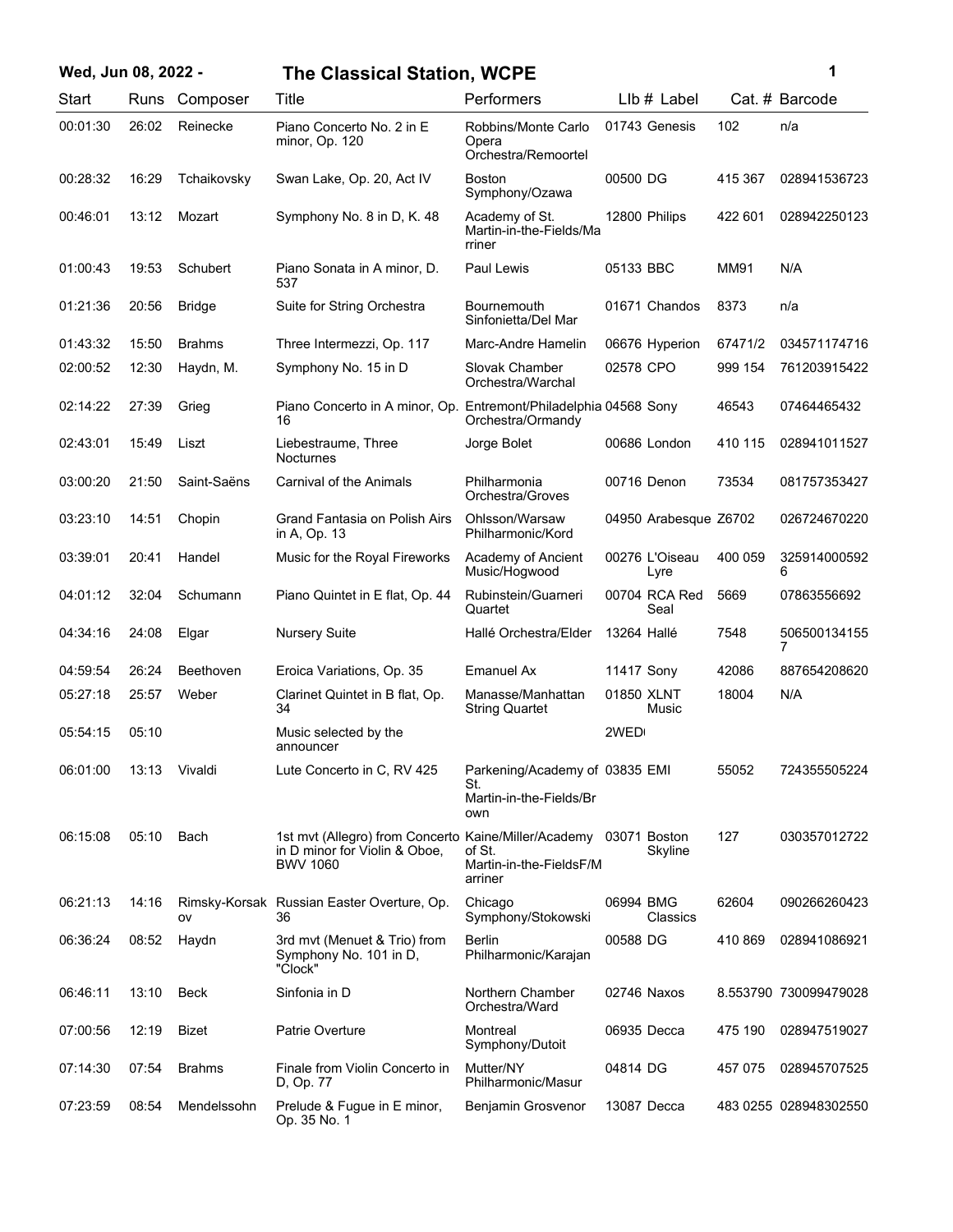| Wed, Jun 08, 2022 - |       |                     | <b>The Classical Station, WCPE</b>                                             |                                                                 |              |                               |                 | 2                     |
|---------------------|-------|---------------------|--------------------------------------------------------------------------------|-----------------------------------------------------------------|--------------|-------------------------------|-----------------|-----------------------|
| Start               |       | Runs Composer       | Title                                                                          | Performers                                                      |              | LIb # Label                   |                 | Cat. # Barcode        |
| 07:34:08            | 10:37 | Schubert            | 3rd mvt (Scherzo) from<br>Symphony No. 9 in C, D. 944<br>"Great"               | Royal<br>Concertgebouw/Bernst<br>ein                            | 05345 DG     |                               | 289 477<br>5167 | 028947751670          |
| 07:46:00            | 13:28 | Mozart              | Flute Quartet No. 1 in D, K. 285 Collegium Aureum                              |                                                                 | 04736 RCA    | Victrola                      | 77517           | 054727751721          |
| 08:01:03            | 10:21 | Rossini             | Overture to The Thieving<br>Magpie                                             | Dresden State<br>Orchestra/Varviso                              |              | 00805 Philips                 | 412 236         | 028941223623          |
| 08:12:39            | 07:29 | <b>Barriere</b>     | Sonata in B minor                                                              | Soltis/MacAdam-Some 13293 Acis<br>r/Harris/Murphy-Manci<br>ni   |              |                               | 72276           | 190394472276          |
| 08:21:23            | 06:44 | Hummel              | Rondo alla Russa from Piano<br>Trio No. 7 in E flat, Op. 96                    | Gajan Trio                                                      | 02771 Opus   |                               | 9351<br>2256    | N/A                   |
| 08:30:07            | 06:37 | Tchaikovsky         | 2nd mvt (Alla tedesca) from<br>Symphony No. 3 in D, Op. 29<br>"Polish"         | Russian National<br>Orchestra/Pletnev                           | 09492 DG     |                               |                 | 477 8699 028947786993 |
| 08:37:59            | 05:02 | Massonneau          | 1st mvt (Allegro) from Oboe<br>Quartet In F                                    | Goodwin/Terzetto                                                |              | 04954 Harmonia<br>Mundi       | 907220          | 093046722029          |
| 08:44:16            | 08:28 | Lalande             | Trumpet Concerto for the<br>Festival on the Versailles Canal Chamber Orchestra | Touvron/Paillard                                                | 02251 Erato  |                               | 45220           | 022924522024          |
| 08:53:59            | 05:26 |                     | Music selected by the<br>announcer                                             |                                                                 | 2WED         |                               |                 |                       |
| 09:01:15            | 24:18 | Schumann            | Cello Concerto in A minor, Op.<br>129                                          | Maisky/Vienna<br>Philharmonic/Bernstein                         | 05345 DG     |                               | 289 477<br>5167 | 028947751670          |
| 09:26:48            | 14:35 | <b>Dussek</b>       | Sonata No. 51 in G                                                             | <b>Frederick Marvin</b>                                         |              | 03715 Dorian                  | 80138           | 751758013827          |
| 09:42:53            | 16:33 | Fauré               | Suite from Pelleas et<br>Melisande, Op. 80                                     | Monte Carlo<br>Philharmonic/DePreist                            | 07081 Koch   | Internation<br>al Classics    | 7348            | 099923734826          |
| 10:01:16            | 44:46 | Schmidt             | Symphony No. 1 in E                                                            | <b>Budapest</b><br>Symphony/Halasz                              |              | 01119 Marco Polo 8.223119 N/A |                 |                       |
| 10:47:32            | 12:03 | <b>Beethoven</b>    | Piano Sonata No. 22 in F, Op.<br>54                                            | Wilhelm Kempff                                                  | 03904 DG     |                               | 429 306         | n/a                   |
| 11:01:25            | 14:17 | Donizetti           | Three Dances from The<br>Martyrs                                               | Philharmonia/de<br>Almeida                                      |              | 01826 Philips                 | 422 844         | 028942284425          |
| 11:16:57            | 02:40 | Stolz               | Two Hearts in Three-Quarter<br>Time                                            | Cincinnati Pops/Kunzel 05618 Telarc                             |              |                               | 80547           | 089408054723          |
| 11:20:52            | 38:32 | Chopin              | Piano Concerto No. 1 in E<br>minor, Op. 11                                     | Kite/Hanover<br>Band/Goodman                                    |              | 02396 Nimbus                  | 5291            | 083603529123          |
| 12:01:14            | 15:49 | Granados            | Poetic Waltzes                                                                 | David Russell                                                   | 06077 Telarc |                               | 80576           | 089408057625          |
| 12:18:18            | 04:24 | Delius              | Serenade from Hassan                                                           | Lloyd<br>Webber/Forsberg                                        |              | 05030 Philips                 | 454 458         | 028945445823          |
| 12:23:57            | 08:03 | Bach                | 1st mvt (Allegro) from<br>Keyboard Concerto No. 1 in D<br>minor. BWV 1052      | Schiff/Chamber<br>Orchestra of Europe                           |              | 02144 London                  | 425 676         | 028942567627          |
| 12:33:30            | 18:25 | Smetana             | String Quartet No. 2 in D minor Smetana Quartet                                |                                                                 |              | 00727 Denon                   | 7339            | N/A                   |
| 12:53:10            | 06:15 |                     | Music selected by the<br>announcer                                             |                                                                 | 2WED         |                               |                 |                       |
| 13:01:15            | 29:22 | Vaughan<br>Williams | Concerto for Two Pianos and<br>Orchestra                                       | Markham/Broadway/R 02349 Virgin<br>oyal<br>Philharmonic/Menuhin |              |                               | 90733           | 075679073327          |
| 13:32:07            | 27:19 | Viotti              | Violin Concerto No. 22 in A<br>minor                                           | Perlman/Juilliard<br>Orchestra/Foster                           | 05139 EMI    |                               | 56750           | 724355675026          |
| 14:01:16            | 30:16 | Schumann            | Symphony No. 1 in B flat, Op.<br>38 "Spring"                                   | Berlin<br>Philharmonic/Karajan                                  | 04484 DG     |                               | 447408          | 028944740820          |
| 14:33:02            | 26:20 | Alwyn               | Odd Man Out Suite                                                              | London<br>Symphony/Hickox                                       |              | 08718 Chandos                 | 9243            | 095115924327          |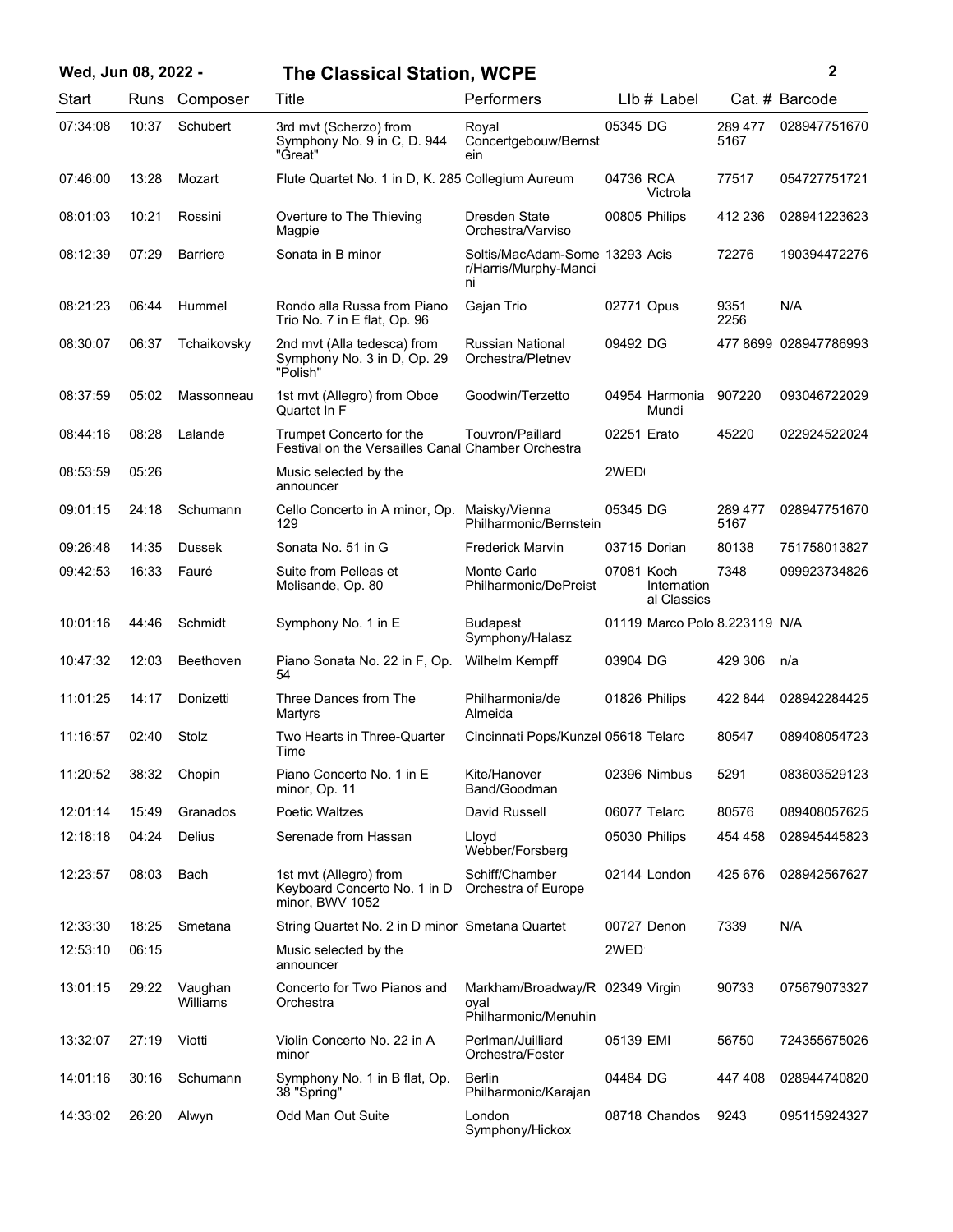## **Wed, Jun 08, 2022 - 3 The Classical Station, WCPE**

| ٦ |  |             |
|---|--|-------------|
|   |  |             |
|   |  |             |
|   |  | ٦<br>I<br>ı |

| Start    | Runs  | Composer      | Title                                                                                          | Performers                                               |             | LIb # Label                    |              | Cat. # Barcode        |
|----------|-------|---------------|------------------------------------------------------------------------------------------------|----------------------------------------------------------|-------------|--------------------------------|--------------|-----------------------|
| 15:01:12 | 13:36 | Prokofiev     | Symphony No. 1 in D, Op. 25<br>"Classical"                                                     | Atlanta Symphony/Levi 07077 Telarc                       |             |                                | 80739        | 089408073922          |
| 15:16:18 | 22:11 | Clarke, R.    | Piano Trio                                                                                     | Neave Trio                                               |             | PV126 Chandos                  | 20139        | 095115213926          |
| 15:39:59 | 19:20 | Mozart        | Serenade No. 13 in G, K. 525<br>"Eine kleine Nachtmusik"                                       | Amsterdam Baroque<br>Orchestra/Koopman                   | 02262 Erato |                                | 45713        | 022924571329          |
| 16:00:34 | 10:37 | Beethoven     | 12 Variations on "A Maiden or<br>a Little Wife," Op. 66                                        | Ma/Ax                                                    | PV140 Sony  | Classical                      | 732          | 19439883 194398837321 |
| 16:12:06 | 06:36 | <b>Brahms</b> | 2nd mvt (Andante; Vivace)<br>from Violin Sonata No. 2 in A.<br>Op. 100                         | Vengerov/Markovich                                       |             | 04534 Teldec                   | 17045        | 706301704523          |
| 16:19:37 | 14:14 | Williams      | Escapades for alto saxophone<br>and orchestra                                                  | <b>B.</b> Marsalis/NC<br>Symphony/LLewellyn              | 08330 BIS   |                                | 1644         | 731859991644<br>6     |
| 16:34:46 | 06:08 | Dvorak        | 3rd mvt (Allegretto) from<br>Symphony No. 8 in G, Op. 88                                       | Cleveland<br>Orchestra/Dohnanyi                          |             | 01449 London                   | 421 082      | 028942108226          |
| 16:42:09 | 06:24 | Hummel        | 3rd mvt (Rondo) from Piano<br>Trio No. 6 in E flat, Op. 93                                     | Gajan Trio                                               | 02772 Opus  |                                | 9351<br>2255 | N/A                   |
| 16:49:28 | 10:01 | Bach, J.C.    | Harp Concerto in D                                                                             | Chalan/Antiqua Musica 01757 Philips<br>Orchestra/Couraud |             |                                | 422 288      | 028942228825          |
| 17:00:44 | 05:31 | Mendelssohn   | Finale (Saltarello: Presto) from<br>Symphony No. 4 in A, Op. 90<br>"Italian"                   | Chicago<br>Symphony/Solti                                |             | 00442 London                   | 414 665      | 028941466525          |
| 17:07:10 | 13:22 | Chopin        | Four Mazurkas, Op. 17                                                                          | <b>Mirian Conti</b>                                      |             | 09469 Steinway & 30003<br>Sons |              | 034062300037          |
| 17:21:27 | 06:59 | Litolff       | Scherzo from Symphonic<br>Concerto No. 4 in D minor                                            | Robbins/Monte Carlo<br>Opera<br>Orchestra/Remoortel      |             | 01734 Genesis                  | 101          | N/A                   |
| 17:29:41 | 07:54 | Tchaikovsky   | Introduction & Waltz from<br>Eugene Onegin, Op. 24                                             | Royal<br>Philharmonic/Temirkan<br>ov                     |             | 01497 RCA Victor 60465         |              | 090266046522          |
| 17:38:30 | 05:08 | Mercadante    | 3rd mvt (Polacca) from Flute<br>Concerto in D                                                  | Galway/I Solisti<br>Veneti/Scimone                       | 02515 RCA   |                                | 60917        | 090266091720          |
| 17:44:33 | 06:22 | Bach          | 3rd mvt (Allegro) from<br>Keyboard Concerto No. 2 in E, Orchestra of Europe<br><b>BWV 1053</b> | Schiff/Chamber                                           |             | 02144 London                   | 425 676      | 028942567627          |
| 17:51:50 | 07:35 | Rossini       | Overture to The Barber of<br>Seville                                                           | Vienna<br>Philharmonic/Sargent                           |             | 03679 Seraphim/ 69137<br>EMI   |              | 724356913721          |
| 18:00:40 | 06:18 | Mozart, L.    | Finale (Allegro moderato) from Vosburgh/Seattle<br>Trumpet Concerto in D                       | Symphony/Schwarz                                         | 04801 JVC   |                                | 6509         | N/A                   |
| 18:07:53 | 09:54 | Haydn         | Piano Sonata No. 54 in G                                                                       | Andras Schiff                                            |             | 04552 Teldec                   | 17141        | 706301714126          |
| 18:18:42 | 06:50 | Offenbach     | Andante from Cello Concerto in Harnoy/Bournemouth<br>G, "Military"                             | Symphony/Almeida                                         | 04047 RCA   |                                | 68420        | 090266842025          |
| 18:26:47 | 10:01 | Delius        | The Walk to the Paradise<br>Garden                                                             | <b>Bournemouth</b><br>Symphony/Hickox                    |             | 06696 Chandos                  | 241-37       | 095115243725          |
| 18:37:43 | 08:47 | Schubert      | Finale (Rondo) from Piano Trio Amsterdam Piano Trio<br>No. 1 in B flat, D. 898                 |                                                          |             | 10733 Brilliant<br>Classics    | 94424        | 502842194424          |
| 18:47:25 | 12:00 |               | Music selected by the<br>announcer                                                             |                                                          | 2WED        |                                |              |                       |
| 19:01:15 | 32:10 | Schumann      | Carnaval, Op. 9                                                                                | <b>Bolet</b>                                             |             | 01089 London                   | 417401       | 028941740120          |
| 19:34:40 | 24:45 | Locklair      | Symphony No. 2, "America"                                                                      | <b>Slovak National</b><br>Symphony<br>Orchestra/Trevor   |             | PV124 Naxos                    |              | 8.559860 636943986028 |
| 20:01:15 | 12:40 | Albinoni      | Oboe Concerto in D minor, Op. Pierlot/I Solisti<br>9 No. 2                                     | Veneti/Scimone                                           | 01884 Erato |                                | 55036        | 08908850362           |
| 20:15:10 | 31:58 | Grieg         | Suites 1 & 2 from Peer Gynt                                                                    | English Chamber<br>Orchestra/Leppard                     |             | 02718 Philips                  | 438 380      | 02894388023           |